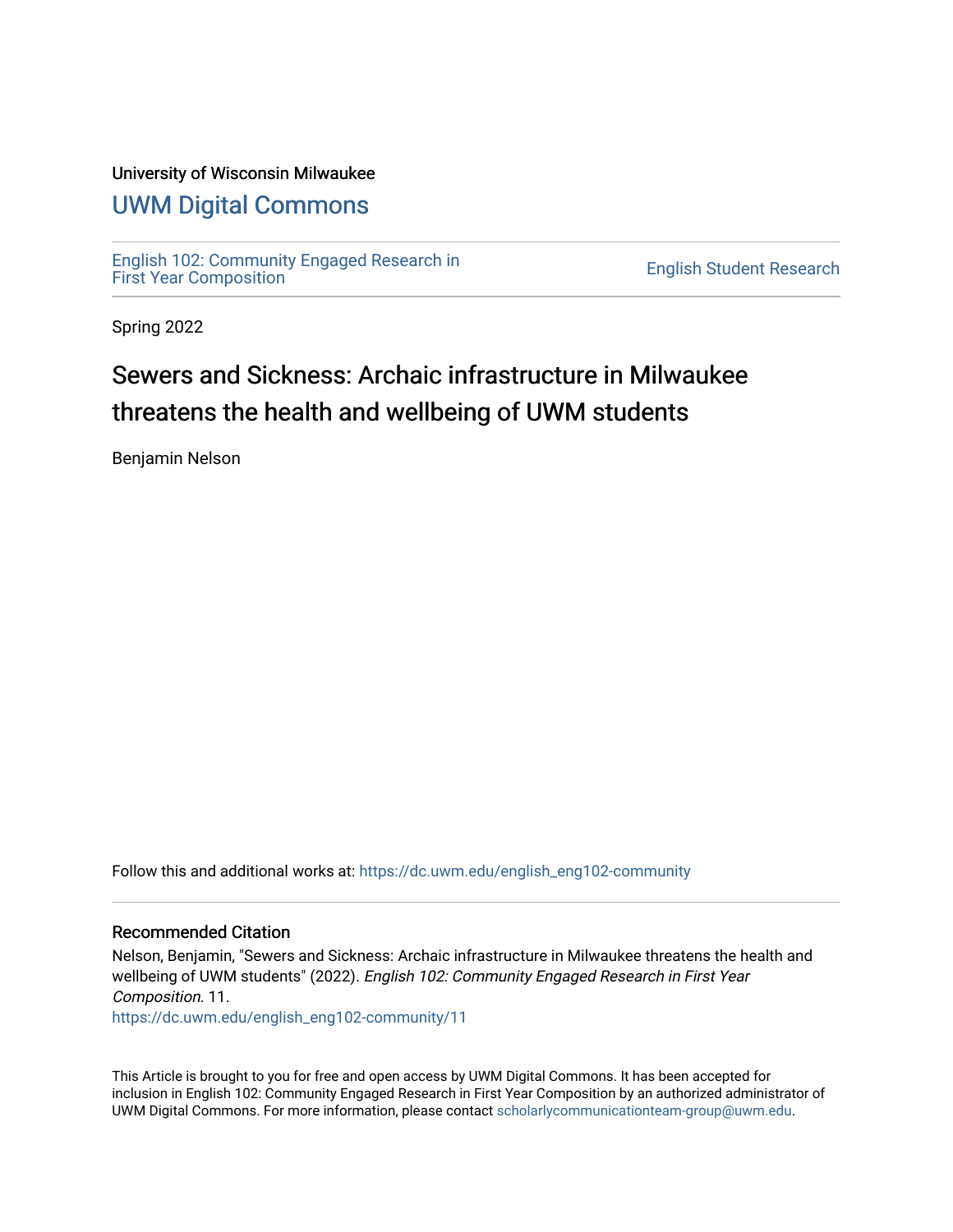## **Sewers and Sickness: Archaic Infrastructure**

# **in Milwaukee Threatens the Health and**

# **Wellbeing of UWM Students.**



Milwaukee Journal Sentinel

*What are combined sewer overflows?*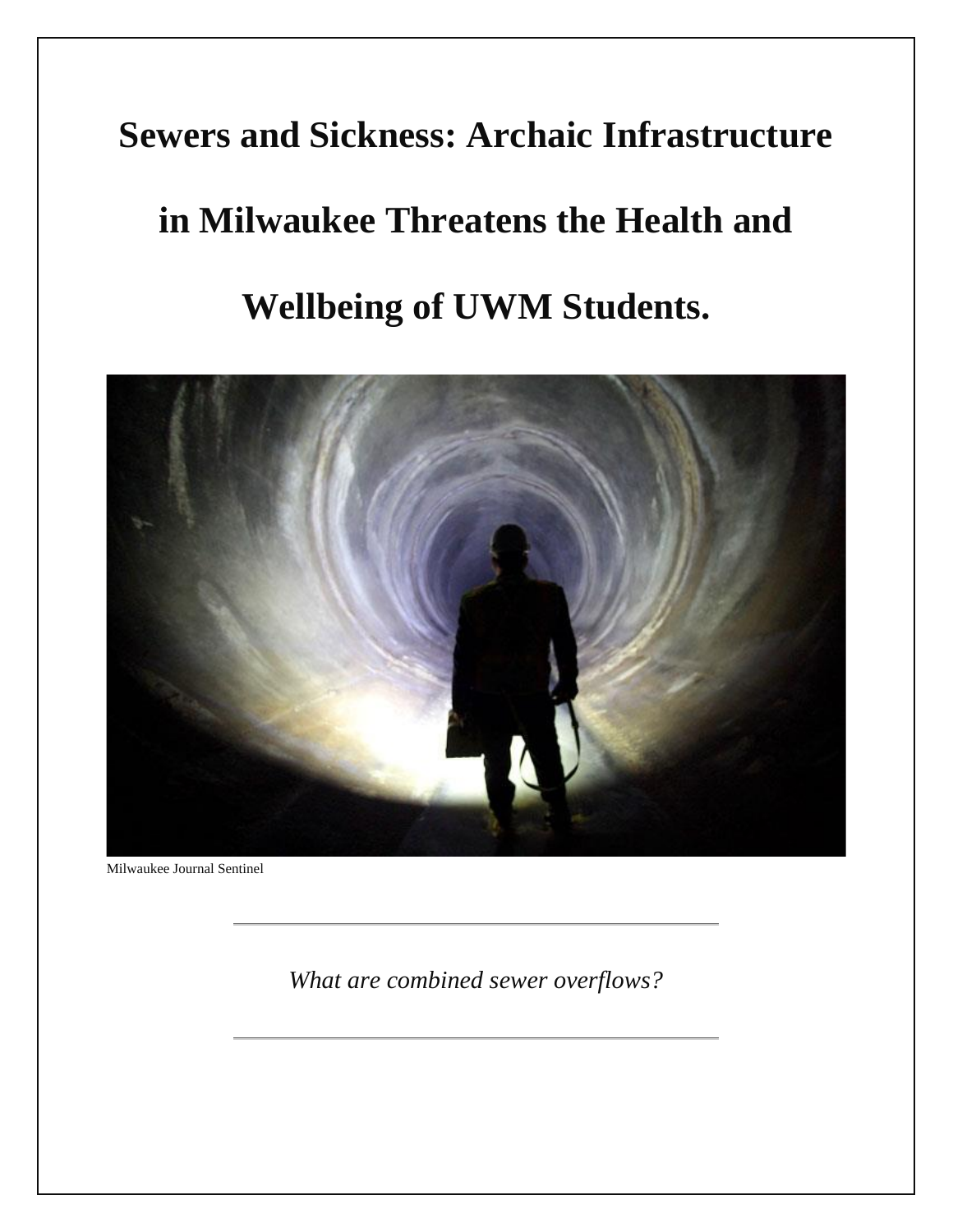From academics and athletics to jobs and internships, most students at UWM are fully occupied with the hustle and bustle of college life, so they are likely not too concerned about the quality of water they use and drink on a daily basis. Even though the bulk of UWM students would likely not deny this reality, mounting research regarding sewer overflows is now suggesting that this will need to change. To a large extent, municipalities tend to operate one of two sewer system varieties: separate or combined; separate sewer systems, otherwise known as sanitary sewer systems, utilize multiple pipelines to process both storm and wastewater accordingly, whereas combined sewer systems carry this out with just a singular pipe (Village of

Shorewood). In the event that a sanitary or combined sewer is said to have overflowed, what this means is that instead of liquid refuse undergoing filtration at a treatment facility, Milwaukee Metropolitan Sewerage District (MMSD) for example, it was prematurely spilled into the



USGS

surrounding community (EPA). This unprocessed material could end up in both commercial buildings and even private homes, but, by and large, the greatest amount of drained effluent will redeposit in the next available water body (Rhea). "Blockages, inadequate carrying capacity, leaking pipes, and power outages," as stated by the USGS, are several factors with the potential to generate sanitary or combined sewer overflows — the latter, more importantly, representing the heart of this issue. While the combined configuration is normally not a problematic method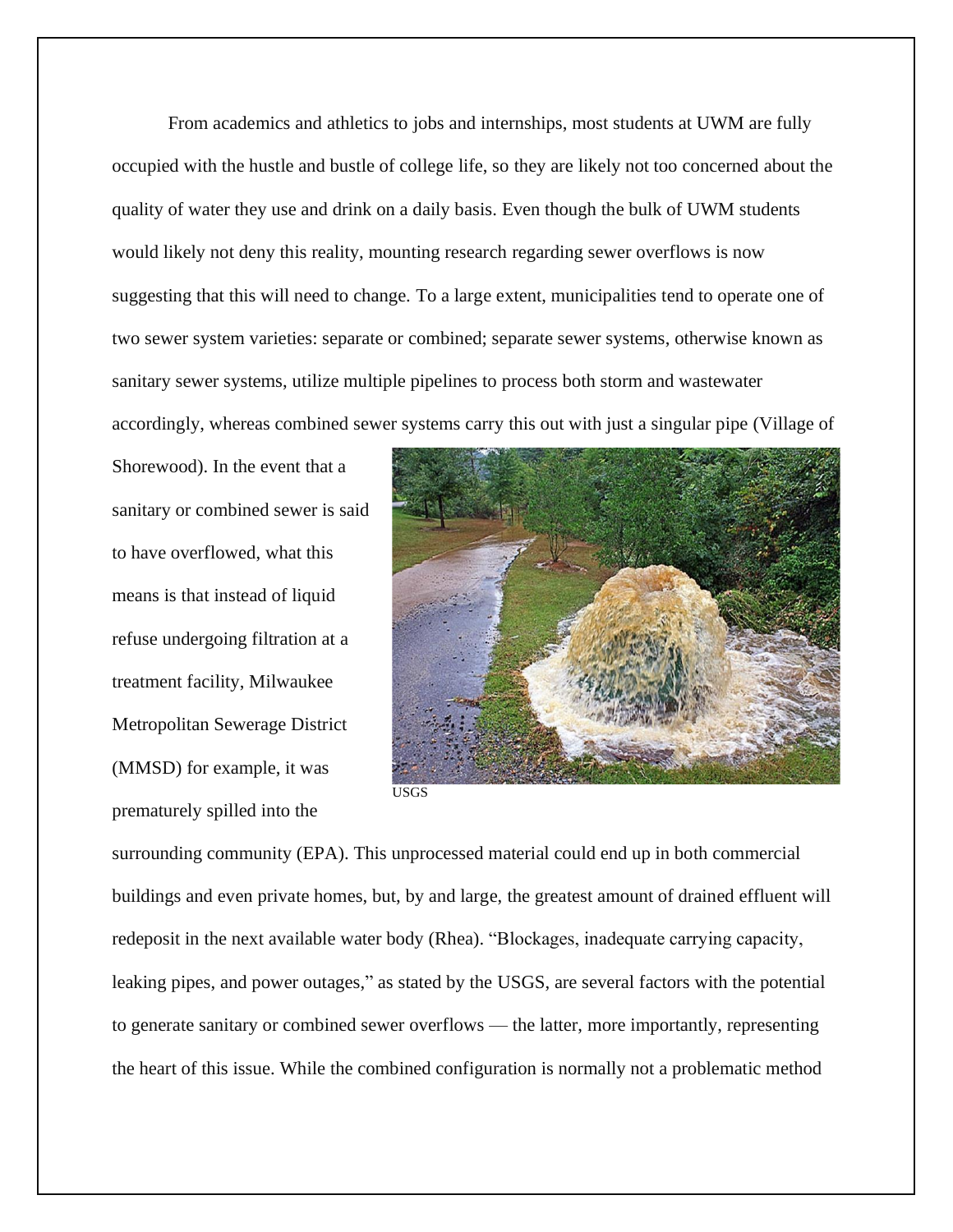for controlling sewage, irregular weather events — something the Midwest has no shortage of too often reveal the fatal flaw of this design (EPA). According to the Milwaukee Metropolitan Sewerage District, periods of elevated rainfall or snowmelt may lead to a combined system's capacity being surpassed, causing raw sewage, a mixture of "human and industrial waste, toxic materials, and debris," to be rerouted into the next "best" option: public waters like the Milwaukee River and Lake Michigan. Ergo, the combined nature of CSOs, a common abbreviation for combined sewer overflow, becomes very clear; within the sewer system, a sudden surge in stormwater is permitted to combine with unfiltered wastewater before breaching the environment (Village of Shorewood). There is simply nothing homogenous about the kind of waste entering a combined sewer system, so this is exactly what is allowed to leave when one overflows (CT DEEP). Unlike how the partitioned design of a separated sewer system works, the indiscriminate mixture cultivated in combined sewers is an enormous health hazard when expelled in an overflow, therefore, as mentioned by the United States EPA, the potential for this to endanger the public is quite significant. For UWM students in particular, the vast assortment of diseases fueled by this kind of overflow is a reality that should not be taken lightly.

#### *Are combined sewer overflows an issue in Milwaukee?*

Based on factors like overall efficiency of a sewer system, overflow frequency, and infrastructure budgets, municipal actions taken to reduce the number of CSO incidents widely varies city by city (Rhea). Unfortunately for UWM students and the broader Milwaukee community, the combined sewer system currently in use has been underperforming for far too long (Milwaukee Riverkeeper). Prior to implementation of the "deep tunnel system," a seventeen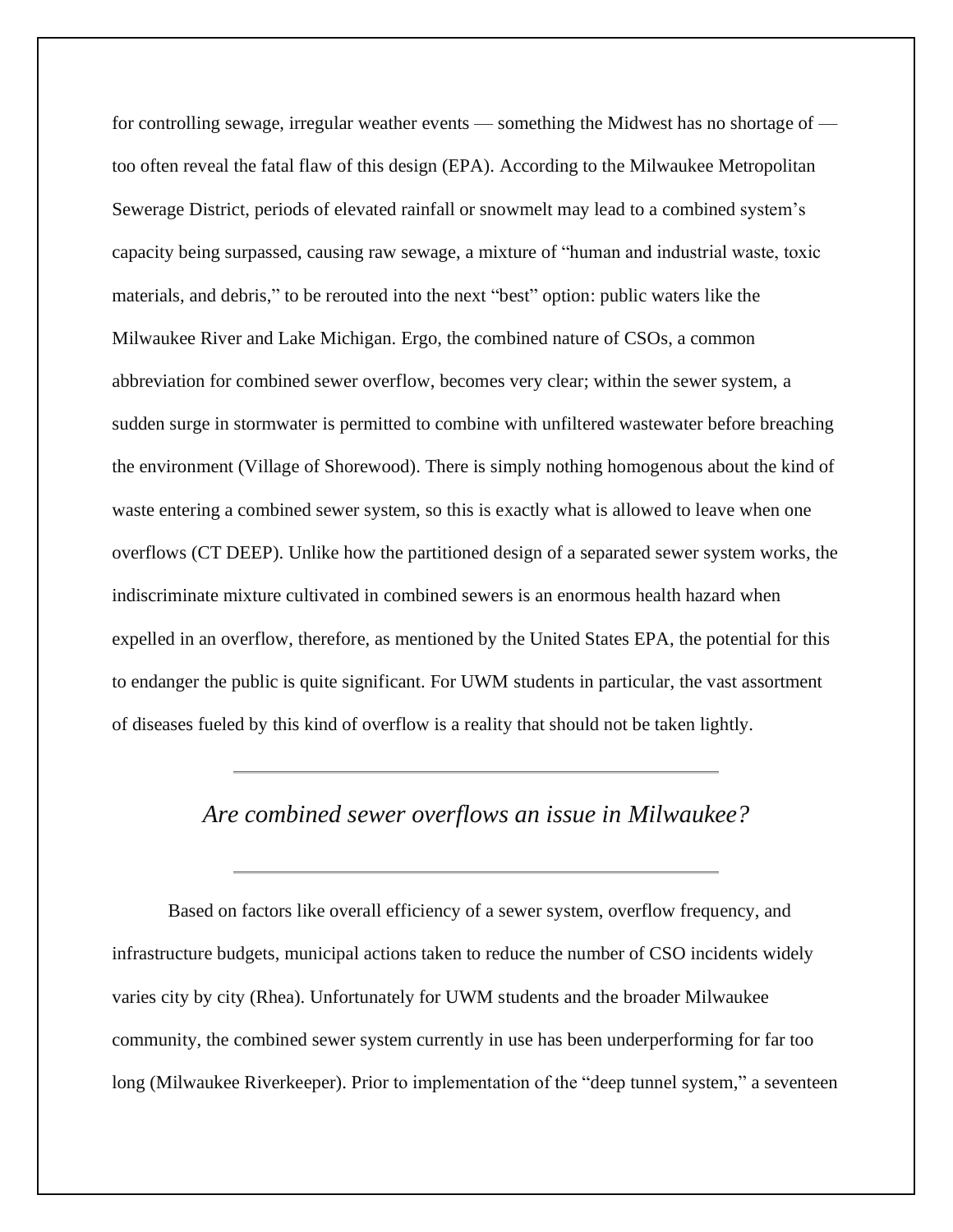mile-long and three-hundred-foot-deep network of buried channels, MMSD stated that annual overflows totaling fifty to sixty was standard performance at the time. Today, with the aid of this monumental project and improved capacity it provided, MMSD now claims they have been able to achieve an average two to three combined sewer overflows per year. However, MMSD's ongoing track record of combined sewer overflows seems to indicate otherwise. Given that MMSD has conducted far more than just two or three overflows in select years, it is obvious that this figure should only be interpreted as a best-case scenario for Milwaukee's sewer system. To give an example, Milwaukee Riverkeeper, a non-profit association committed to protecting and sustaining the Milwaukee River Basin, released a statement expressing their alarm over the *six* overflows MMSD was responsible for in the year 2018 alone. Furthermore, Milwaukee Journal Sentinel reporter Laura Schulte was one of the first to bring into the limelight an immense raw sewage discharge that had occurred only a short while ago. Earlier this summer during the month of August, Schulte wrote that following a period of torrential rainfall in Milwaukee, MMSD was forced to pump a staggering "380 million gallons" of untreated sewage into waterbodies including the "Menomonee, Kinnickinnic and Milwaukee Rivers, Lincoln Creek, and Lake Michigan." From these examples and countless more that have all been documented, it is safe to say that completion of the deep tunnel project succeeded in shrinking the volume of CSO events, but it ultimately failed to be the full solution Milwaukee is well overdue for. Even though these circumstances are certainly less than ideal, the fact of the matter is that for students currently attending UWM, this is an issue very close to home (City of Milwaukee).

*How might UWM students be exposed to combined sewer overflows?*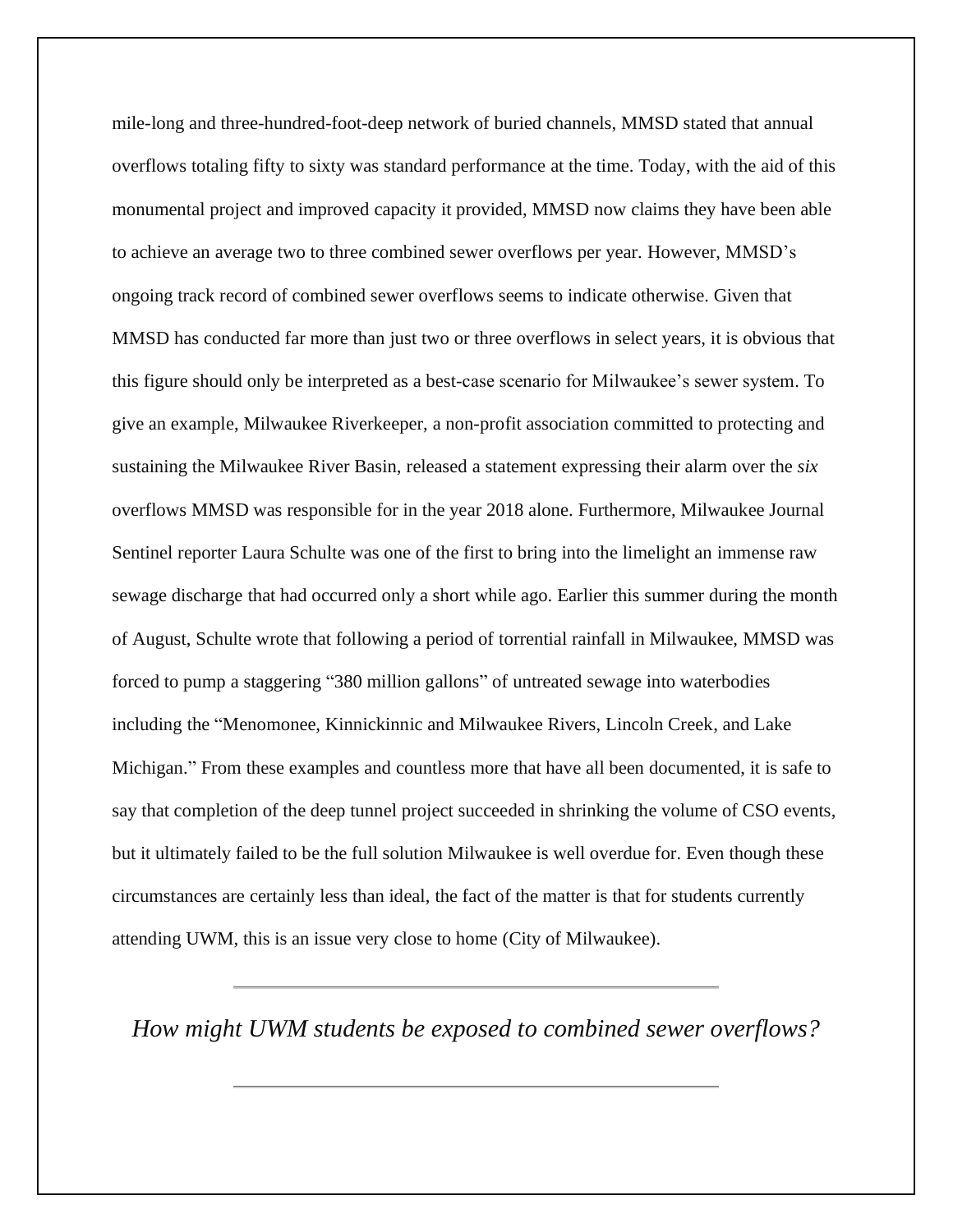Although it is essential for UWM students to understand what encompasses a combined sewer overflow, this knowledge is not valuable unless there is also awareness of how CSO exposure can take place. With discharge from Milwaukee's combined sewer system acting as a vector for pathogens of all varieties, contact with the contents of a combined overflow is needed before there can be any threat to personal health (City of Portland). Depending on the nature of one's lifestyle, the probability of an individual encountering some sewage-borne pathogen can be higher or lower than another's — something that goes for UWM students as well. This is only reinforced by the United States EPA who, in a recent article, pointed out that drinking water, public spaces like beaches, shellfish, and even inhalation or skin absorption are all avenues for contact between raw sewage and the public. Keeping in mind how UWM students normally



interact with the Milwaukee area, exposure to infected sewage is, in reality, likely going to happen from one of two scenarios: swimming in public beaches or consuming water from the tap (MMSD). As for the former, beach closures, such as the July 2020 shutdown of Bradford Beach covered by WISN, are not

Wisconsin Public Radio

too uncommon during the rainier months, and sewer spills are largely what is responsible for them. Secondly, with Milwaukee residents depending on Lake Michigan for clean and consistent drinking water, a 2018 journal from PLoS Medicine emphasized the strong possibility of "drinking water distribution systems" driving a lot of the community exposure to "pathogens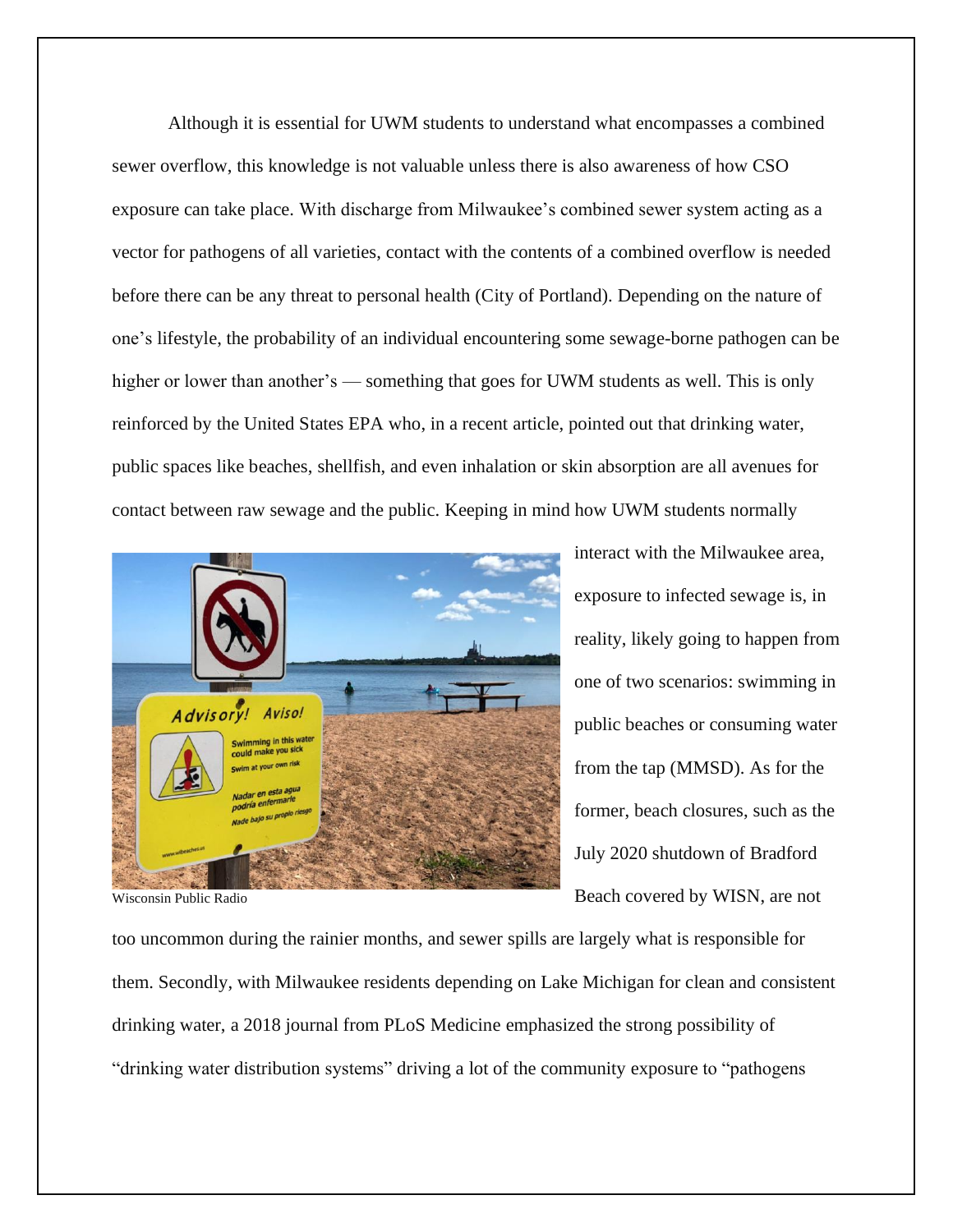from sewage" (Olds et al.). The authors expressed that raw sewage could breach the distribution pipes themselves, or the pipes may spread water from beneath the ground as well as Lake Michigan that has already been polluted (Olds et al.). Due to there being such a variety of mechanisms for CSOs to reach members of the UWM or greater Milwaukee community especially through public beaches and tap water — the overall scope of this phenomenon is truly much larger than what many would expect it to be (EPA).

#### *Why do combined sewer overflows endanger the UWM community?*

As was alluded to earlier, the public health dilemma created by combined sewer overflows stems from the materials passing through them (Parmet). At Penn State University, CSOs are considered a thoroughly hazardous brew of "untreated human and industrial waste, oil and grease, metals, sediment, deicing chemicals, floating debris, and other stormwater pollutants" (Rhea). While there is likely not a single university student that would not be bothered if any of these substances appeared in their tap water or at their favorite beach, most pathogenic, aka disease-causing, substances originate from the human and animal feces often found in the spillage (McClary-Gutierrez et al.). Referencing a 2015 journal published in Environmental Health Perspectives, typical pathogens spread via the feces in CSO events encompass "protozoa, viruses, and bacteria such as cryptosporidium, salmonella, norovirus, escherichia coli, streptococcus, and enterococcus" (Messier et al.). As a side note, Milwaukee has quite the history with the cryptosporidium species of protozoa; citing the Encyclopedia of Milwaukee, the year 1993 was when this pathogenetic parasite triggered around 400,000 cases of cryptosporidiosis and nearly 100 deaths (Pulido). Despite the cryptosporidiosis epidemic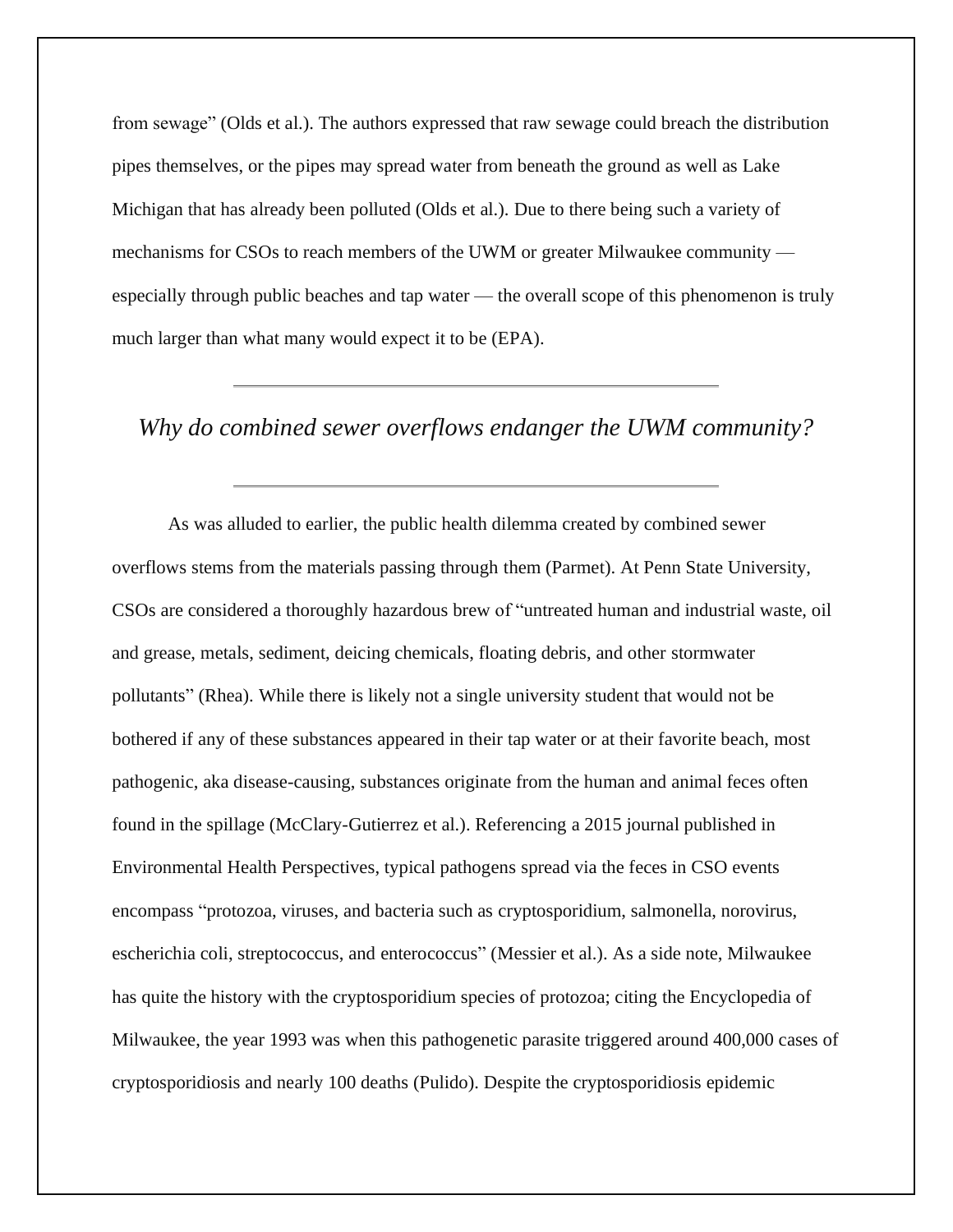representing what now would be an extremely rare microbial outbreak, every pathogen, even at a smaller scale, mentioned in this 2015 journal is still dangerous enough to deliver a number of serious illnesses (Tibbetts). Turning to the experts in the field, award-winning scholarship from UNC's Gillings School of Global Public Health perfectly captured the harm pathogens in combined sewer overflows are capable of inflicting on public health (Messier et al.). In his longitudinal study, doctoral student

Kyle Messier and a team of researchers explored the intensity of GI infections following the dispersal of raw sewage into public waters — a project that, when finished, was able to directly attribute combined sewer overflows to "an increased risk for



MDPI

GI illness." On top of the infamous cryptosporidiosis condition, additional sicknesses distributed by fecal material, as specified by the Indiana Department of Health, concern typhoid fever, gastroenteritis, hepatitis A, bacillary dysentery, as well as several others. After contracting any of these diseases, the resulting symptoms are likely to include "nausea, vomiting, abdominal pain, diarrhea, cramps, and fever" (Watercolor Management). All things considered, these findings and others like them make one thing clear: treating public waters as an extension of a combined sewer system — a toilet to be brutally honest — is nothing less than a recipe for disaster. Even if one of these GI conditions does not necessitate a trip to the hospital, the symptoms accompanying them are debilitating for just about anyone, so while it may not seem necessary —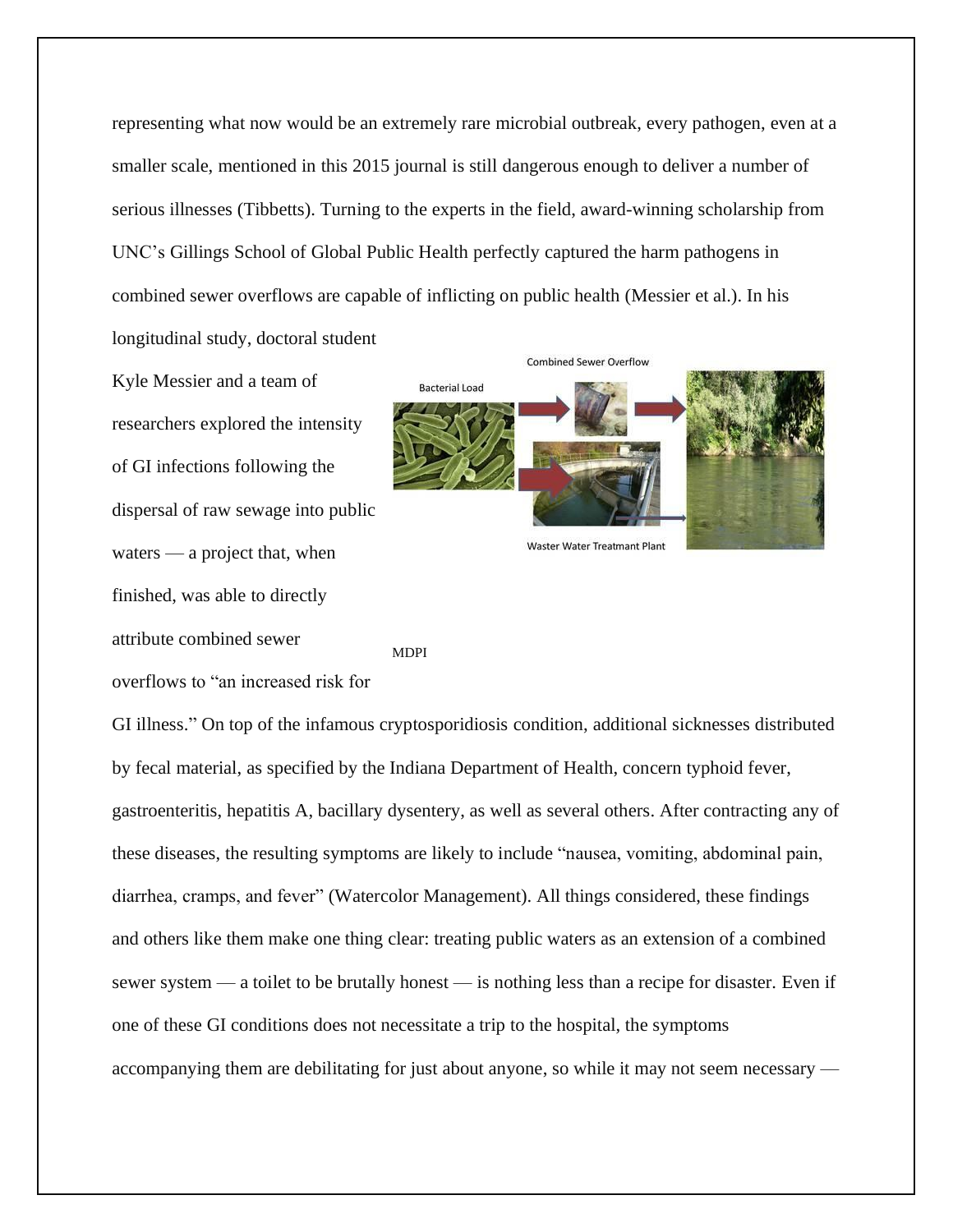especially as college students — it is simply not safe to judge Milwaukee Waterworks or the Milwaukee Metropolitan Sewerage District as fully competent services (Parmet).

#### *Are there any alternatives to combined sewer overflows?*

Across sewage management agencies in the Midwest, MMSD included, the same narrative always seems to make an appearance when answering the question of why; why must heavily contaminated sewage be emptied into the environment to begin with? "[To] protect the cities from back-ups of raw sewage into homes" is how Connecticut's Department of Energy and Environmental Protection justifies the role of CSOs in their community, and the same argument is heard from the Milwaukee Metropolitan Sewerage District when claiming CSOs are their "only weapon" capable of keeping sewage out of basements. Nevertheless, these assertions are certainly not exaggerations; if a combined sewer system reaches capacity and then is not allowed to fall back on neighboring water bodies, excess sewage will inevitably be redeposited throughout the community — UWM's facilities not being an exception (Village of Shorewood). For instance, this very scenario routinely unfolds in Syracuse, New York when large volumes of rain impact the area (Baker). A 2019 investigation in Syracuse found that by using sewer pipes "over 100 years old," the city permits flooding in approximately 4,000 residential basements "due to sewer backups" (Baker). In light of what happens when overflows are not initiated, it is apparent that agencies like MMSD and Connecticut's DEEP are simply choosing the better of two evils in this situation. After all, a sidewalk, basement, or even lecture hall full of untreated sewage is a surefire way to contract at least one bacterial or viral infection (Evans). It is obvious that no progress can be made by simply not conducting overflows as needed, so, with this being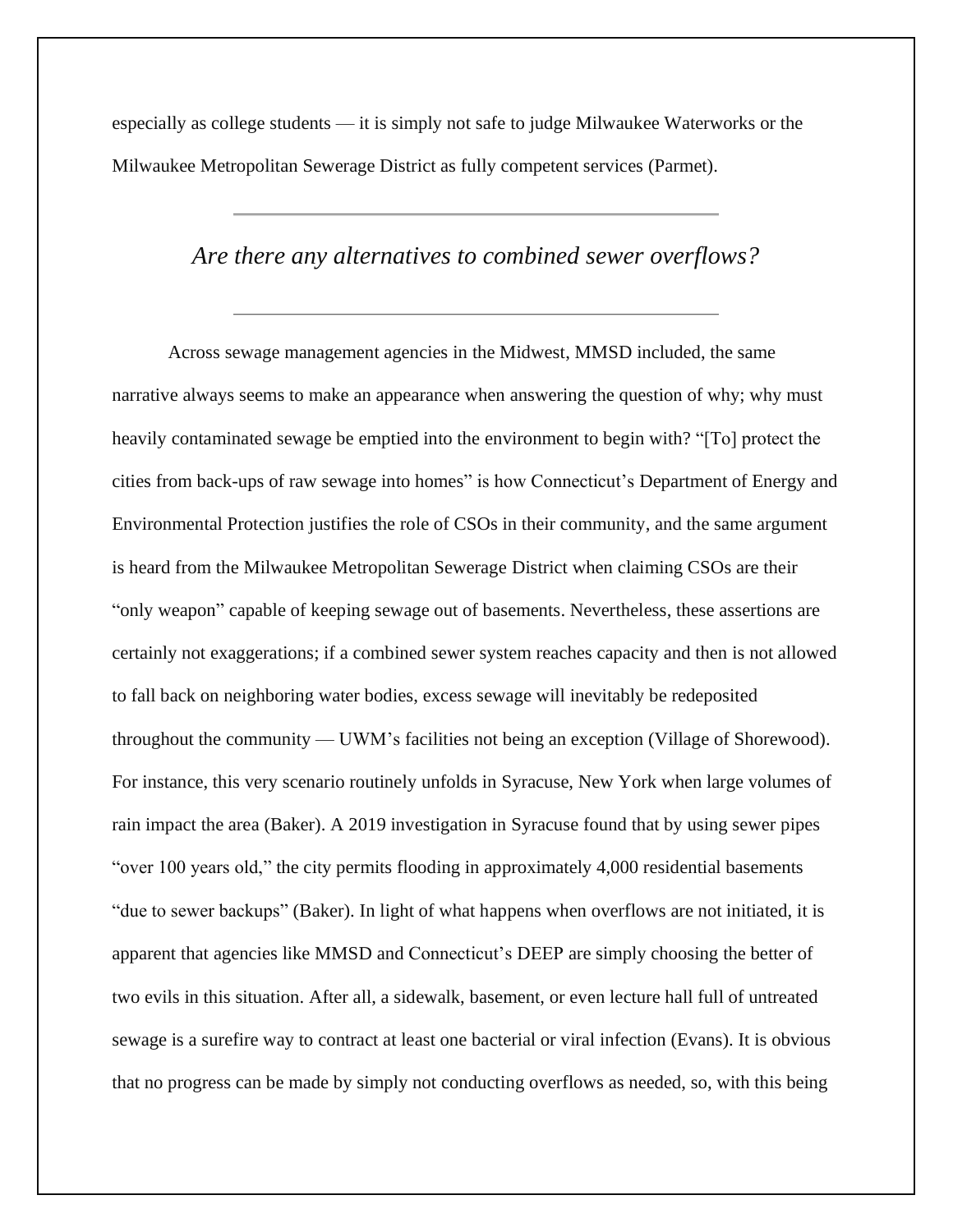the case, the ongoing conversation on how best to eliminate CSOs in Milwaukee as well as the entire Great Lakes region is primarily centered on the sewer systems themselves (CT DEEP). Referring to an Environmental Health Perspectives article written by John Tibbetts, a technique known as "blending" or "bypassing" has been adopted by a number of sewage facilities in an effort to cut back on CSOs. Tibbetts describes this procedure as basically being a shortcut in the sewage treatment process; rather than direct all raw sewage through both the primary and secondary filtering, sewage departments may "route a portion of peak wastewater flows around the [secondary] treatment units, then combine the rerouted flows with the portion of wastewater



Chicago Magazine

that went through [secondary] treatment." Although this shortened approach to sewage management does provide some degree of treatment to the ejected wastewater, public health and environmental experts contend that this practice, in actuality, leads to CSOs with an even larger dose of

pathogens (Tibbetts). Alternatively, Milwaukee, Chicago, and other more populated cities have explored storing excess wastewater in oversized tunnels as a solution for overflows. While far from being completely efficient or inexpensive to construct, these subterranean reservoirs, nevertheless, remove a sizeable portion of sewage that would have otherwise ended up in natural waterways or community buildings (MMSD). Whether it be through adapting the treatment of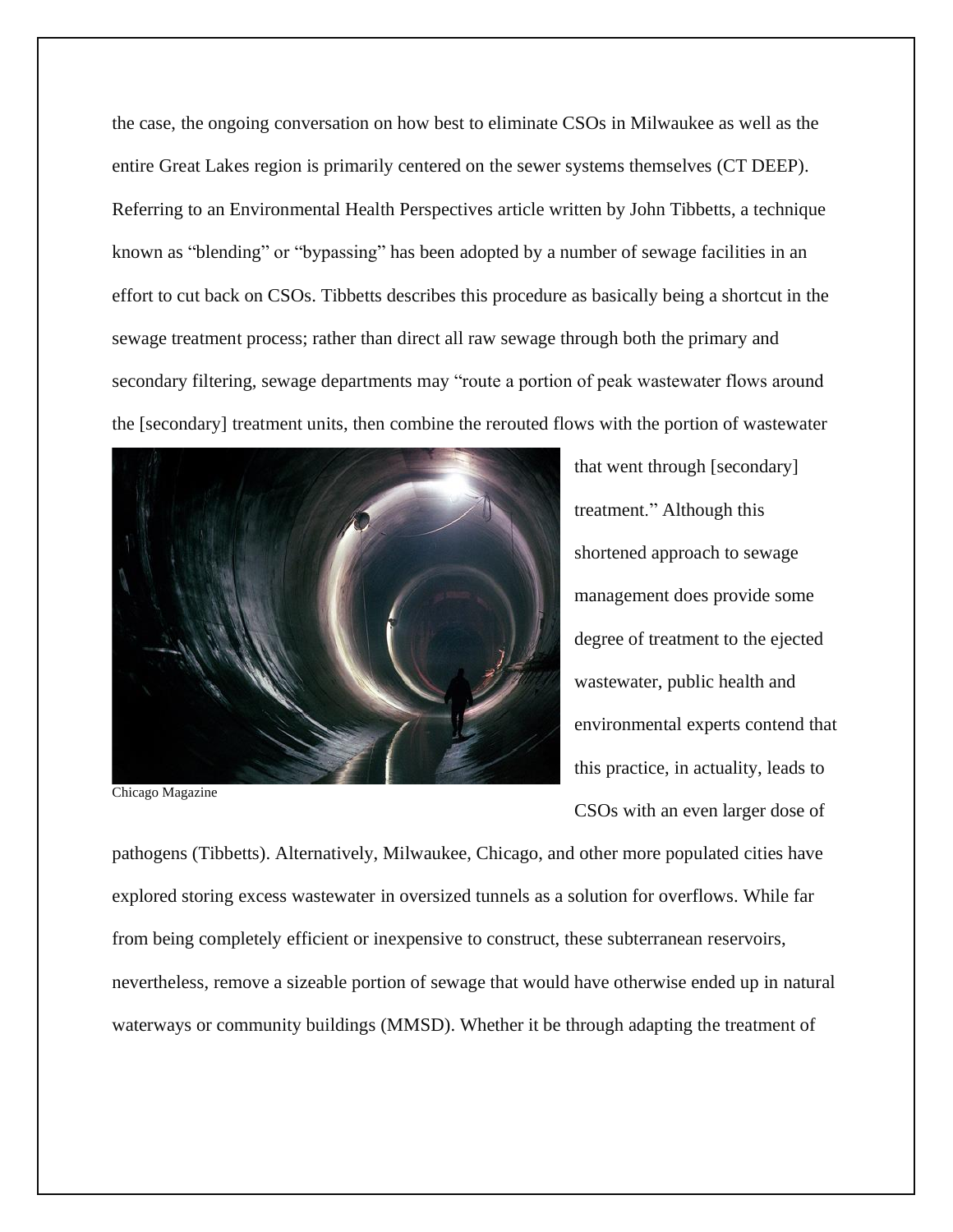sewage or how it is collected, Tibbetts noted that fully rectifying sewage systems, therefore fully eliminating CSOs as well, hinges on "greater federal investment in wastewater infrastructure."

## *Can UWM students lower their risk of combined sewer overflow*

#### *exposure?*

Part of what is special about UWM is the vibrant and dynamic city it is situated in, so the fact that this has been repeatedly tainted by pathogen-ridden raw sewage is a reality no college student wants to acknowledge — let alone act according to. However, until sewage infrastructure receives the financial support it has warranted for quite some time, CSOs and the public health ramifications they impose will continue to impact the lives of everyone who calls Milwaukee home (Lydersen). Knowing how often services like MMSD or Milwaukee Waterworks fail to adequately promote the community's health, it is up the general public, UWM students for example, to be mindful of the potential for CSO events and take action if need be (Milwaukee

Riverkeeper). First of all, it is important to highlight that since CSOs generally do not occur on a perennial basis, the probability of exposure tends to fluctuate throughout the year (City of Portland). Elevated levels of rainfall or snowmelt is typically



WISN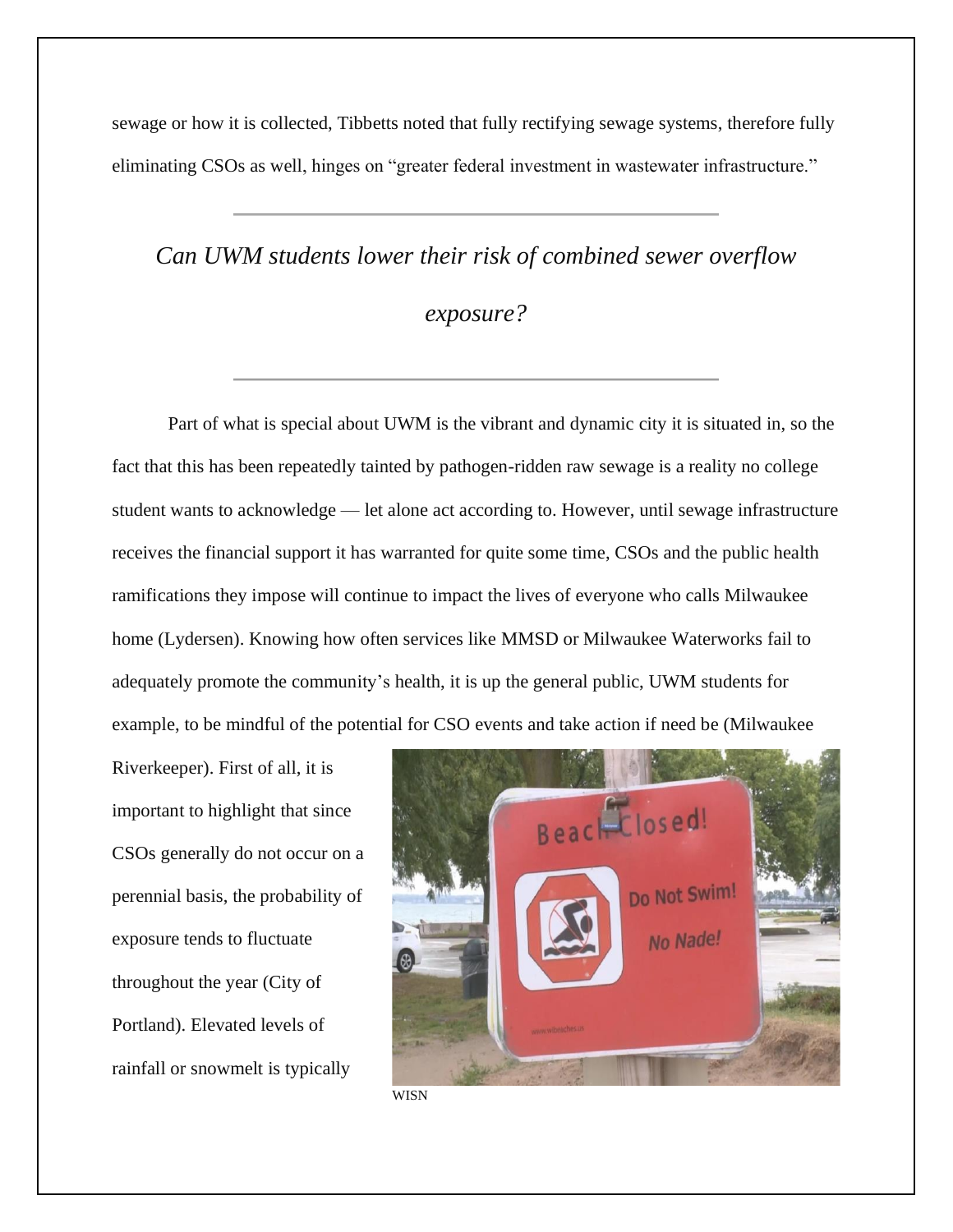what is behind sewer systems having to overflow, and according to Portland's Bureau of Environmental Protection, "October [through] May" is the period when sewers become especially susceptible to overflows. Considering that Milwaukee experienced a CSO lasting three entire days in May of last year, paying close attention to CSOs reported by MMSD or other official offices is vital during these eight months (MMSD). Nevertheless, Milwaukee's sewers can, and have, overflown well out of season, so it will never hurt to be familiar with what steps to take after an overflow has been announced. Along with being cognizant of the CSO season, preventing CSO exposure in Milwaukee can generally be accomplished just by heeding beach advisories from the Milwaukee Health Department. With UWM's main campus only minutes away from the Lake Michigan waterfront, students tend to frequent Bradford, McKinley, and South Shore Beaches — a low-risk activity as long as swimming does not happen while yellow or red placards, meaning unsafe water, are being displayed (Milwaukee Health Department). Despite now being more of a rarity, CSOs have additionally been shown to transmit pathogens into drinking water (Parmet). After city governments suspect this to have occurred, boil advisories, a method the CDC states can destroy microorganisms, must also be followed if one happens to be issued. All in all, Milwaukee's sewer system, for the time being, presents serious perils to the UWM community, but with a little vigilance and common sense, these perils can thankfully be greatly minimized.

#### *Where does Milwaukee go from here?*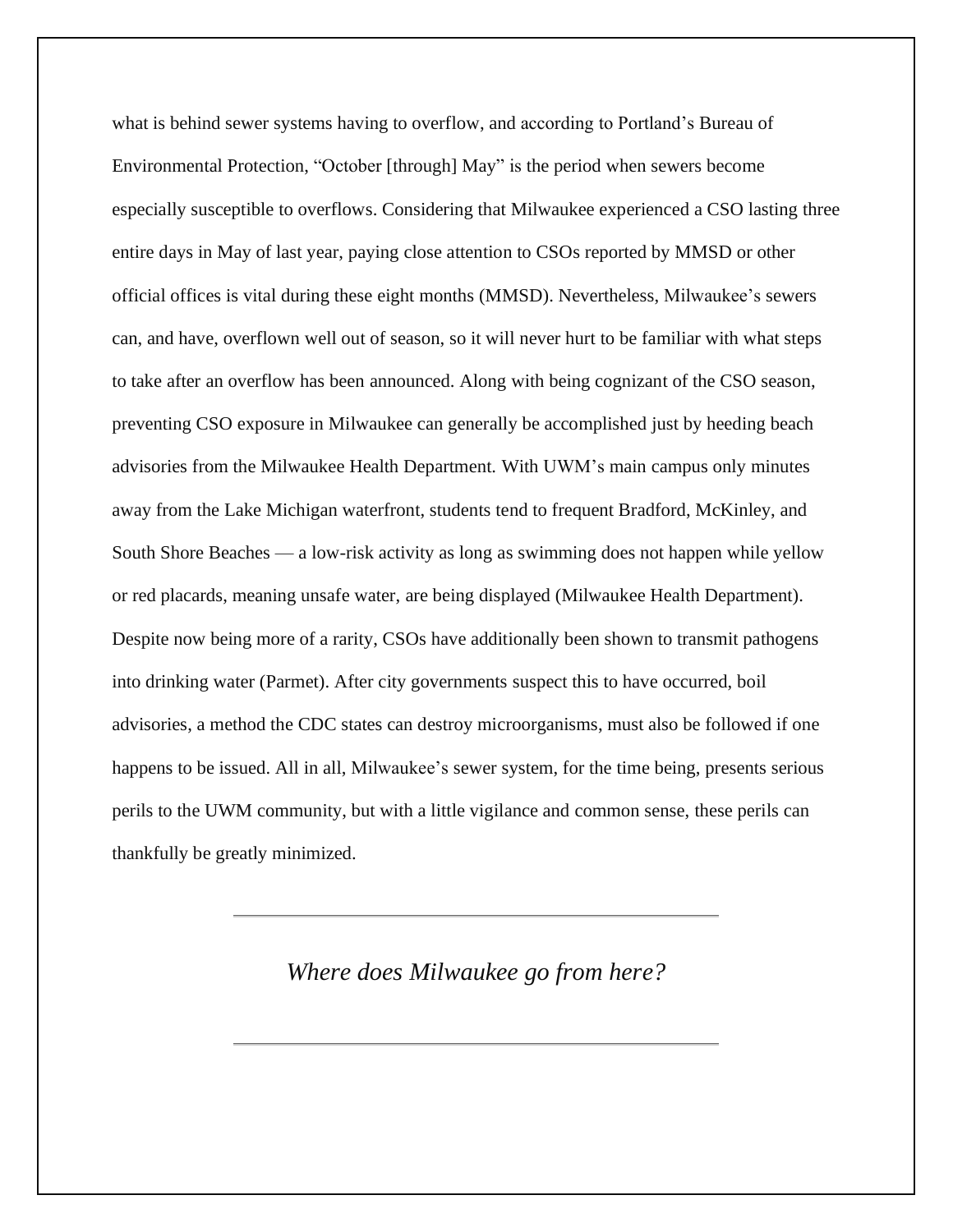With so much at stake, namely the health of anyone serviced by Milwaukee's combined sewer system, not addressing the overflows this system is responsible for will never be a viable option. Milwaukeeans simply deserve better than almost annual CSOs putting everyone at risk; what is deserved are real solutions that reflect the magnitude of this issue. Enactment of the deep tunnel in 1994 was a considerable step forward for the safety of Milwaukee's nearly 1 million residents, though time has shown that this project was unfortunately more like one piece of the puzzle (MMSD). Year after year, as was aforementioned, intense rainfall can quickly overwhelm the deep tunnel's 520-million-gallon capacity, forcing large amounts of wastewater straight into Milwaukee's prized waterways (Behm). Knowing that CSOs have been persisting in spite of all the protection provided by the deep tunnel, the crucial question this begs is what else can be done to bring an end to combined sewer overflows in Milwaukee? Although it appears as if expanding the deep tunnel currently in use is all that needs to happen, fully preventing future CSOs is not that straightforward in fact (Biello). Scientific American put forward that without "seven more deep tunnels," this approach to controlling CSOs will never stop one in its entirety (Biello). This of course arises from the staggering volume of stormwater entering Milwaukee sewers during severe weather. Clearly, rethinking Milwaukee's deep tunnel reservoir is not exactly within the realm of possibility, so, alternatively, the better strategy constitutes rethinking what waste needs to remain in the sewer and what necessarily does not (Wavin). Since there is frankly no practical method of containing or detoxifying the total expanse of liquid waste generated in large cities, the composition of sewer contents being discharged in Milwaukee is where an opportunity exists to meaningfully improve this city's sewers. In the opinion of Sustainable Sanitation and Water Management (SSWM), Sewage Free NJ, the City of Vancouver, and countless more organizations, once storm and wastewater is transported in individual pipelines to different